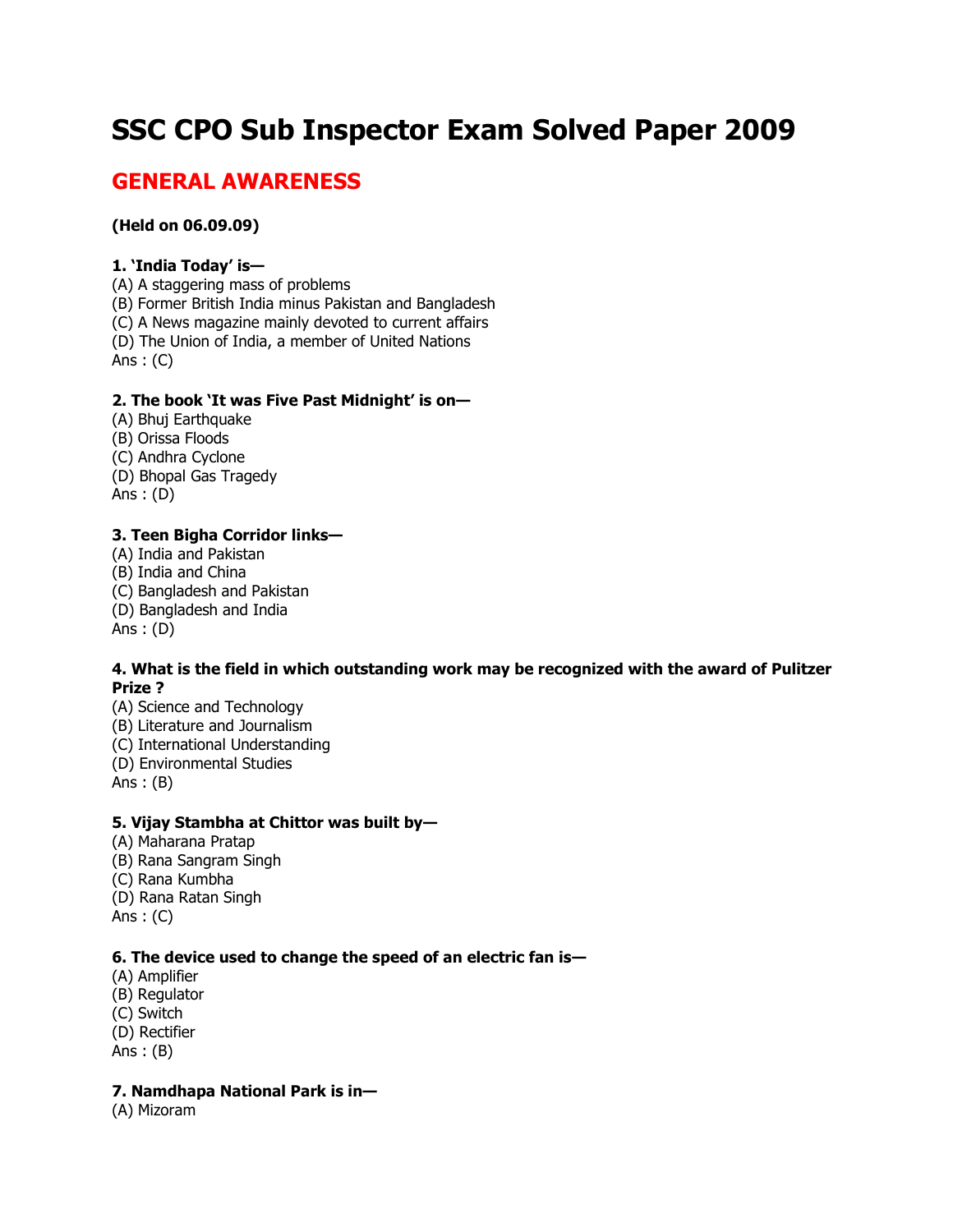(B) Manipur (C) Tripura (D) Arunachal Pradesh Ans : (D)

#### **8. Which scripture was called his 'mother' by Gandhiji ?**

(A) Ramayana (B) The New Testament (C) Bhagwat Gita (D) The Holy Quran Ans : (C)

### **9. On which of the following rivers is the Tehri Hydropower Complex located ?**

(A) Alaknanda (B) Mandakini (C) Dhauli Ganga (D) Bhagirathi Ans : (D)

### **10. Nobel Prize winning Indian Amartya Sen is known for his work in which area ?**

(A) Physics (B) Environmental Protection (C) Chemistry (D) Economics Ans : (D)

#### **11. Who has been crowned Miss Universe, 2008 ?**

(A) Miss Japan (B) Miss Venezuela (C) Miss Philippines (D) Miss Malaysia Ans : (B)

#### **12. Wholesale price based inflation rate in India reached its highest level in 13 years on 27th July, 2008. It was—**

(A) 11•75 per cent (B) 11•85 per cent (C) 12•00 per cent (D) 12•05 per cent Ans : (D)

# **13. The French Open, 2009 Men's Singles was won by—**

(A) Roger Federer (B) Rafael Nadal (C) Bob Bryan (D) Katarina Srebotnik Ans  $: (A)$ 

#### **14. The venue of the Energy Summit, 2008 was—**

- (A) Jeddah
- (B) Tehran
- (C) Riyadh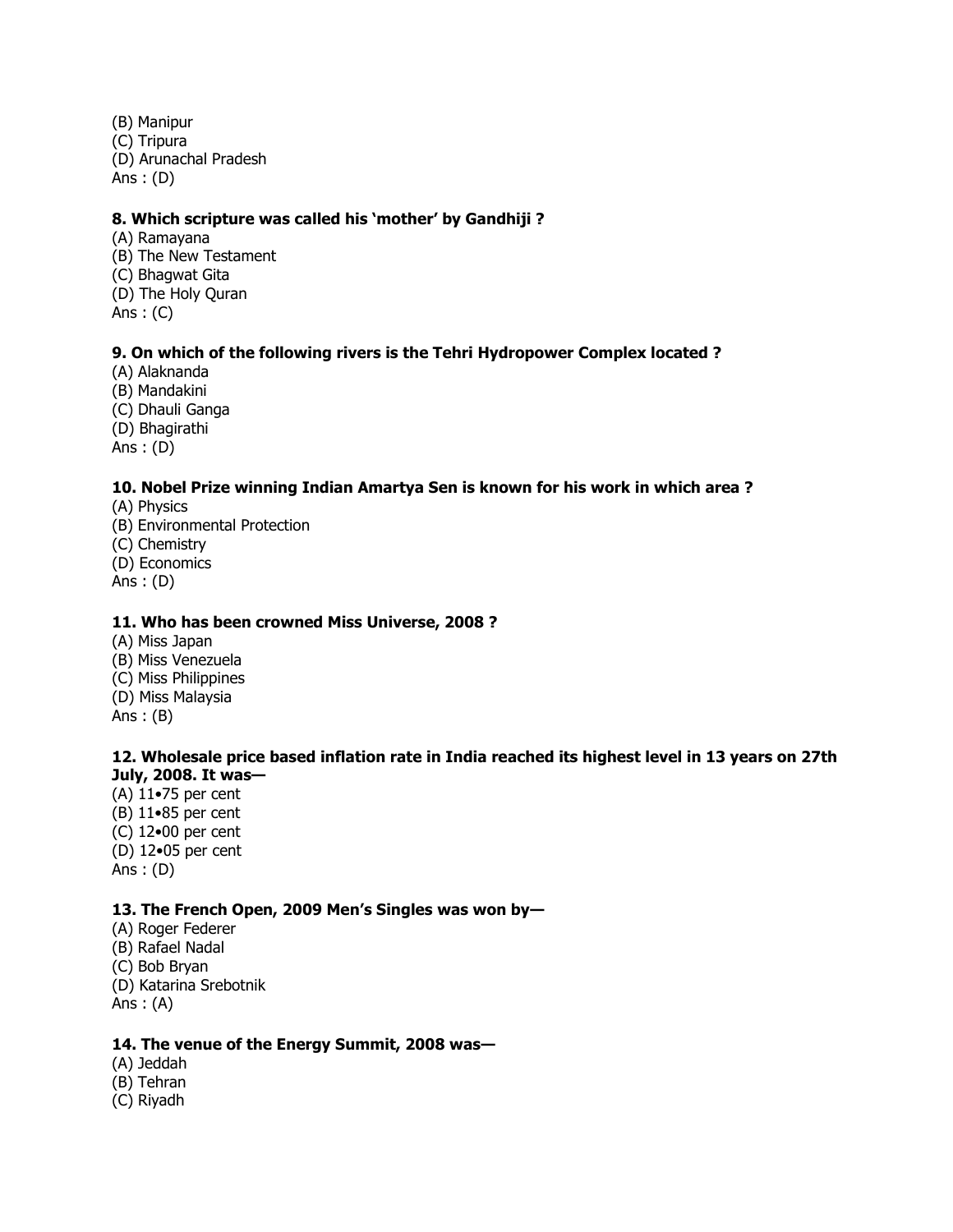(D) Tripoli Ans : (A)

#### **15. CTBT stands for—**

(A) Continued Test Ban Treaty (B) Continued Test Based Treatments (C) Comprehensive Test Ban Treaty (D) Commercial Test Based Tariff Ans : (C)

#### **16. Asia Cup, 2008 final was played between—**

(A) [India](http://sscexampapers.blogspot.com/2010/11/ssc-cpo-sub-inspector-exam-solved-paper.html) and Sri Lanka (B) Pakistan and India (C) Sri Lanka and Pakistan (D) Bangladesh and India Ans  $: (A)$ 

#### **17. For which one of the following, M. S. Dhoni was chosen for the year 2007 ?**

(A) Arjun Award (B) Dronacharya Award (C) Rajiv Gandhi Khel Ratna Award (D) None of the above Ans : (C)

#### **18. Full form of MCA is—**

(A) Ministry of Company Affairs (B) Master of Computer Application (C) Member Chartered Accountant (D) Master of Commerce and Arts Ans : (B)

#### **19. China has hosted the—**

(A) XXIX Olympic Games (B) XXVIII Olympic Games (C) XXVII Olympic Games (D) XXX Olympic Games Ans : (A)

#### **20. Rashtrapati Bhawan was designed by—**

(A) Edward Stone (B) Le Corbusier (C) Edwin Lutyens (D) Tarun Dutt Ans : (C)

#### **21. 'The Quit India Movement' was launched in 1942 in the month of—**

- (A) January (B) March (C) August (D) December
- Ans : (C)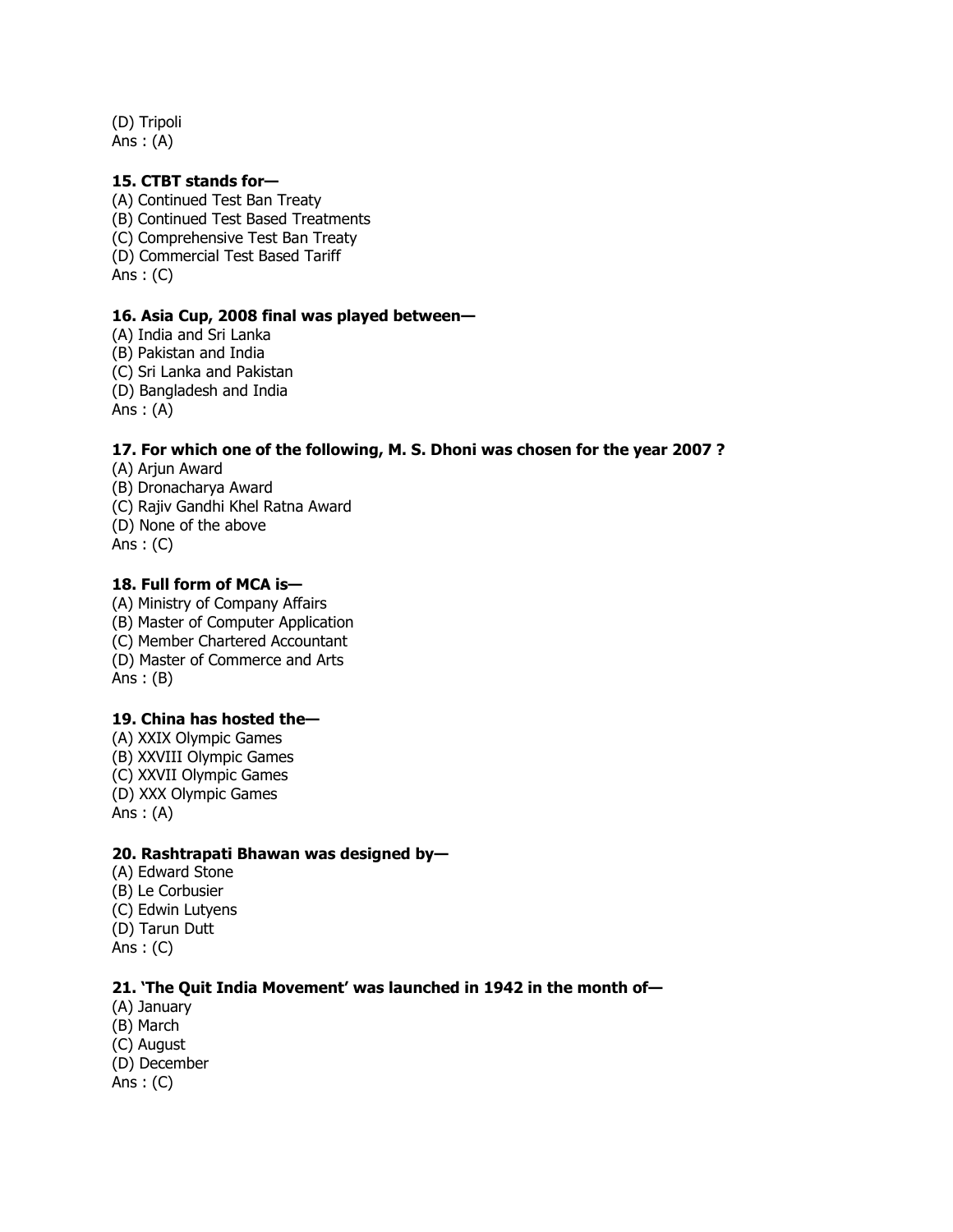#### **22. Match the following— Column-I**

(A) Keshab Sen (b) Dayanand Saraswati (c) Atmaram Pandurang (d) Syed Ahmad Khan Column-II 1. Prarthana Samaj 2. Brahmo Samaj 3. Aligarh Movement 4. Arya Samaj (A) (b) (c) (d) (A) 4 1 3 2 (B) 1 4 2 3 (C) 2 4 1 3 (D) 3 2 4 1 Ans : (C)

# **23. Who was the first English President of the Indian National Congress ?**

(A) George Yule (B) William Wedderburn (C) A. O. Hume (D) Henry Cotton Ans  $: (A)$ 

### **24. Which one of the following personalities is known as 'Grand Old Man of India' ?**

(A) Bal Gangadhar Tilak (B) Dadabhai Naoroji (C) Motilal Nehru (D) Lala Lajpat Rai Ans : (B)

### **25. Who wrote Akbarnama ?**

(A) Akbar (B) Birbal (C) Abul Fazal (D) Bhagavan Das Ans : (C)

### **26. The pledge for 'Poorna Swaraj' was taken at the Congress Session of—**

(A) Calcutta (B) Lahore (C) Allahabad (D) Madras Ans : (B)

### **27. When was the Panchayati Raj System introduced in India ?**

(A) 1950 A.D. (B) 1945 A.D. (C) 1959 A.D. (D) 1962 A.D. Ans  $: (C)$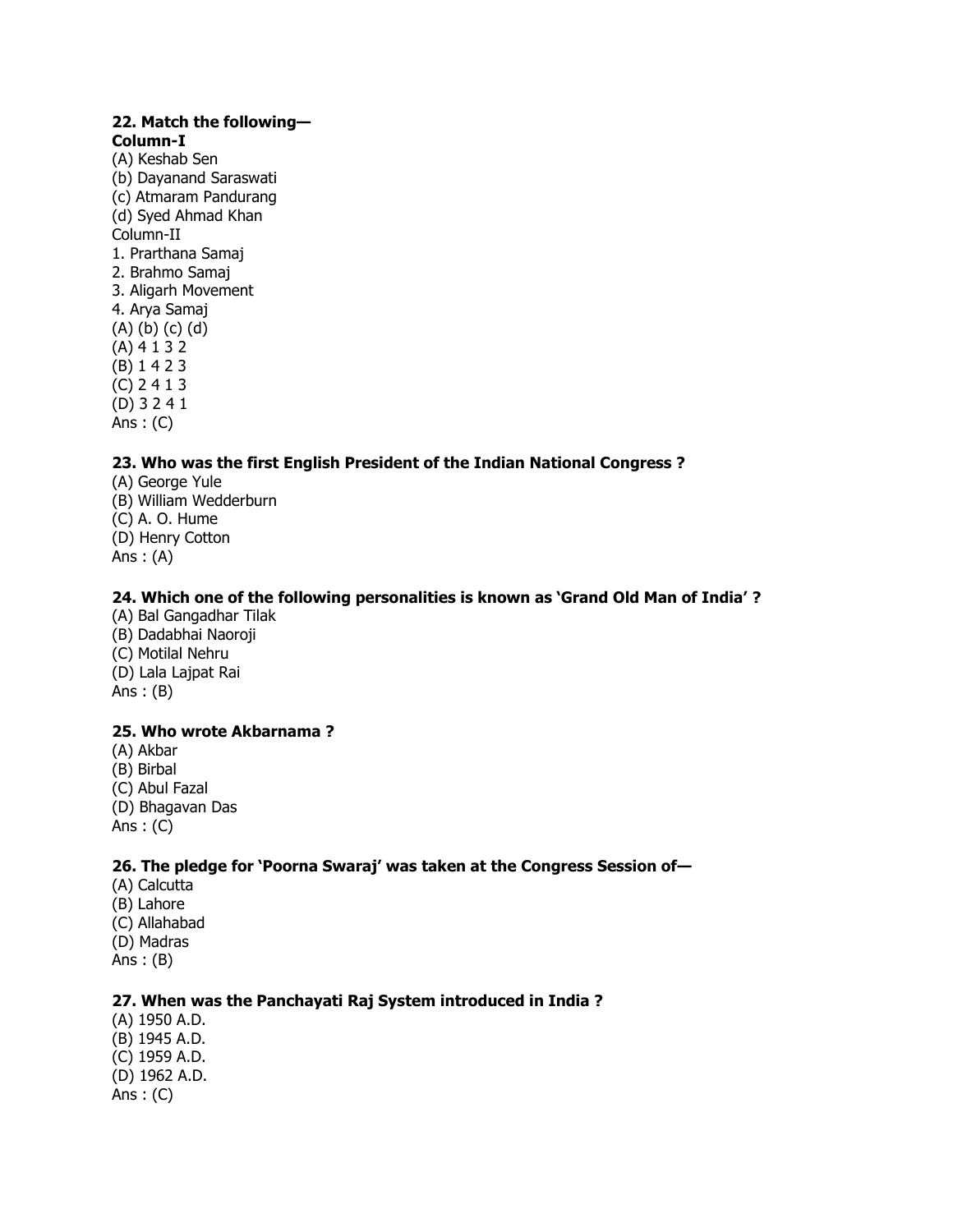#### **28. Who held the office of the Vice-President of India for two consecutive terms ?**

(A) Dr. S. Radhakrishnan (B) Mr. R. Venkataraman (C) Dr. Shankar Dayal Sharma (D) Mr. V. V. Giri Ans  $: (A)$ 

#### **29. Which Amendment of the Indian Constitution inserted the two words—'Socialist' and 'Secular' in the Preamble ?**

(A) 28th

(B) 40th

(C) 42nd

(D) 52nd

Ans : (C)

#### **30. When there is a vacancy in the office of the President and the Vice President at the same time, the office is held temporarily by—**

(A) A person nominated by both the Houses of Parliament

(B) The Speaker of Lok Sabha

(C) The Deputy Chairman of Rajya Sabha

(D) The Chief Justice of India

Ans : (D)

#### **31. The Constitution of India came into force on—**

(A) 26 January, 1950 (B) 26 January, 1952 (C) 15 August, 1948 (D) 26 November, 1949 Ans : (A)

# **32. Who was the first Woman Governor of a State in free India from out of the following ?**

(A) Mrs. Sarojini Naidu

(B) Mrs. Sucheta Kriplani

(C) Mrs. Indira Gandhi

(D) Mrs. Vijay Laxmi Pandit

Ans  $: (A)$ 

### **33. The Parliamentary Committee which scrutinises the report of the Comptroller and Auditor General of India is—**

- (A) Estimates Committee
- (B) Select Committee
- (C) Public Accounts Committee
- (D) None of these

Ans : (C)

### **34. Fog is an example of—**

(A) Gas dispersed in gas (B) Liquid dispersed in gas (C) Solid dispersed in gas (D) Solid dispersed in liquid Ans : (B)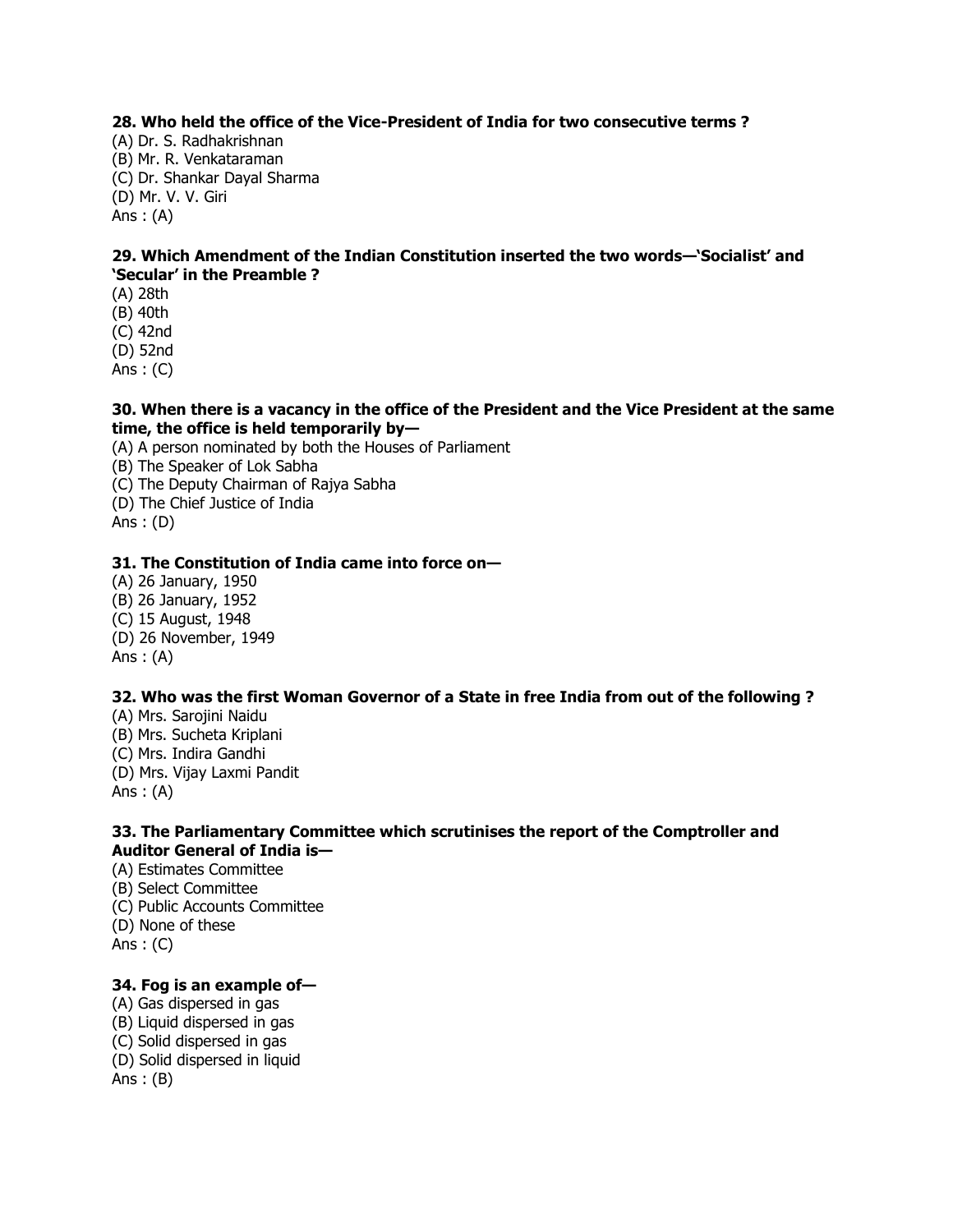#### **35. Which from the following is a landlocked sea ?**

(A) Timor Sea (B) Arafura Sea (C) Greenland Sea (D) Aral Sea Ans : (D)

# **36. Match the following—**

**Sea Ports** (A) Bhatkal (b) Alleppey (c) Kakinada (d) Tuticorin **States** 1. Kerala 2. Tamil Nadu 3. Karnataka 4. Andhra Pradesh (A) (b) (c) (d) (A) 1 3 4 2 (B) 4 3 2 1 (C) 3 1 4 2 (D) 2 4 1 3 Ans : (C)

#### **37. Which one of the following represent the lines joining the places of equal rainfall ?**

(A) Isohypses (B) Isohalines (C) Isobars (D) Isohyets Ans : (D)

#### **38. Equator represents—**

(A) Line joining North and [South poles](http://sscexampapers.blogspot.com/2010/11/ssc-cpo-sub-inspector-exam-solved-paper.html) (B) Imaginary line passing round the Earth midway between North & South poles (C) A belt (ring) around the planet Saturn (D) Axis of rotation of Earth Ans : (B)

#### **39. [Global warming](http://sscexampapers.blogspot.com/2010/11/ssc-cpo-sub-inspector-exam-solved-paper.html) is expected to result in—**

(A) Increase in level of sea (B) Change in crop pattern (C) Change in coast line (D) All of the above Ans : (D)

#### **40. Earth Summit (Save Earth) was sponsored by—**

(A) UNESCO (B) UNCED (C) WHO (D) UNICEF Ans  $:(B)$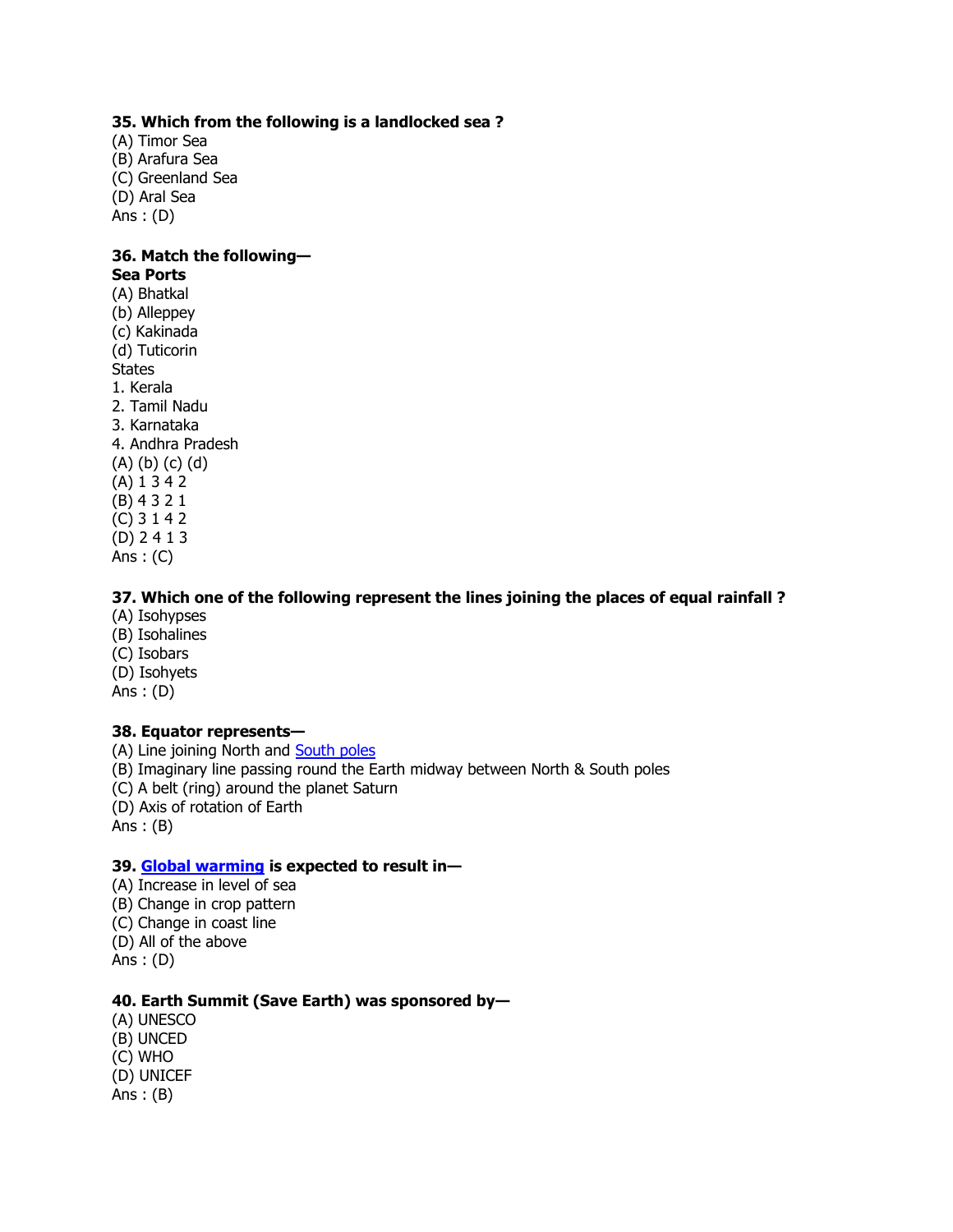# **41. If two commodities are complements, then their cross-price elasticity is—**

(A) Zero

(B) Positive

(C) Negative

(D) Imaginary number

Ans : (C)

# **42. Opportunity cost of production of a commodity is—**

(A) The cost that the firm could have incurred when a different technique was adopted

(B) The cost that the firm could have incurred under a different method of production

- (C) The actual cost incurred
- (D) The next best alternative output sacrificed

Ans : (D)

### **43. Surplus earned by a factor other than land in the short period is referred to as—**

- (A) Economic rent
- (B) Net rent
- (C) Quasi-rent
- (D) Super-normal rent

Ans : (C)

# **44. Who is the Ex-officio Chairman of the Planning Commission ?**

- (A) Minister for Planning & Development
- (B) Finance Minister
- (C) Prime Minister
- (D) Minister for Rural & Community Development

Ans : (C)

### **45. Which from the following is not true when the interest rate in the economy goes up ?**

- (A) Savings increases
- (B) Lending decreases
- (C) Cost of production increases
- (D) Return on capital increases

Ans : (D)

### **46. Which one of the following is not a method of measurement of National Income ?**

- (A) Value Added Method
- (B) Income Method
- (C) Investment Method
- (D) Expenditure Method

Ans : (C)

### **47. Labour Intensive Technique would get chosen in a—**

- (A) Labour Surplus Economy
- (B) Capital Surplus Economy
- (C) Developed Economy
- (D) Developing Economy

Ans  $: (A)$ 

### **48. Which one of the following would not constitute an economic activity ?**

(A) A teacher teaching students in his class

(B) A teacher teaching students under Sarva Shiksha Abhiyan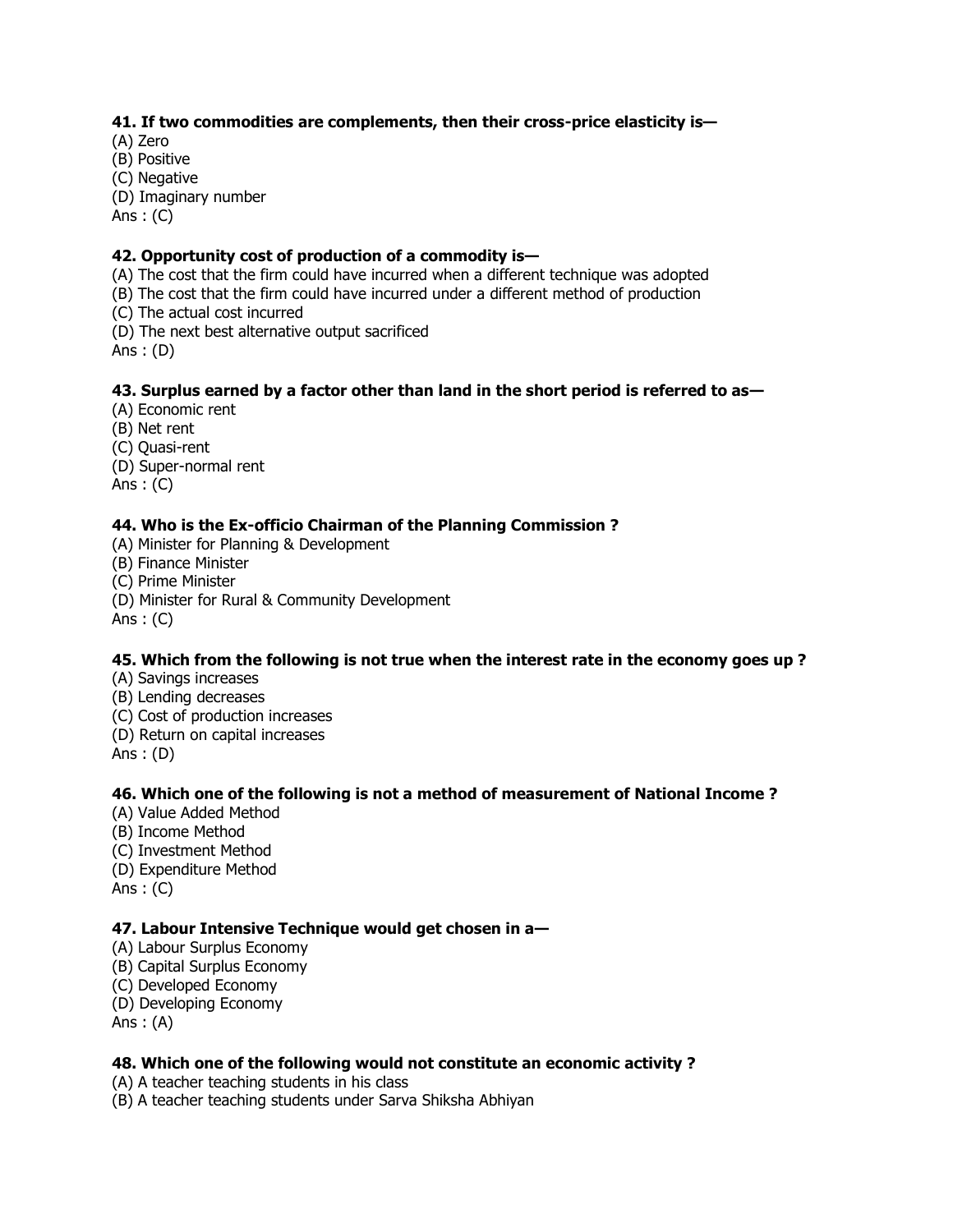(C) A teacher teaching his own daughter at home

(D) A teacher providing consultancy services from his residence Ans : (C)

#### **49. The Finance Commission—**

(A) Draws up Five Year Plans

(B) Formulates Monetary Policy

(C) Recommends pay revision of Central Government Employees

(D) Adjudicates on the sharing of resources between Centre and the States

Ans : (D)

# **50. Net National Product of a country is—**

(A) GDP minus depreciation allowances

(B) GDP plus net income from abroad

(C) GNP minus net income from abroad

(D) GNP minus depreciation allowances

Ans : (D)

#### **51. Jaundice is caused due to the infection of—**

(A) Brain

(B) Liver

(C) Kidney

(D) Spleen

Ans : (B)

#### **52. The average heart beat rate per minute in a normal person is—**

(A) 82

(B) 92

(C) 72

(D) 98

Ans : (C)

#### **53. EEG records the activity of—**

(A) Heart

(B) Lungs

(C) Brain

(D) Muscles

Ans : (C)

#### **54. The colour of cow's milk is slight yellow due to the presence of—**

- (A) Xanthophyll
- (B) Riboflavin
- (C) Ribulose
- (D) Carotene

Ans : (D)

#### **55. Which one of these is a communicat disease ?**

- (A) Diabetes
- (B) Diphtheria
- (C) Arthritis
- (D) Cancer
- Ans : (B)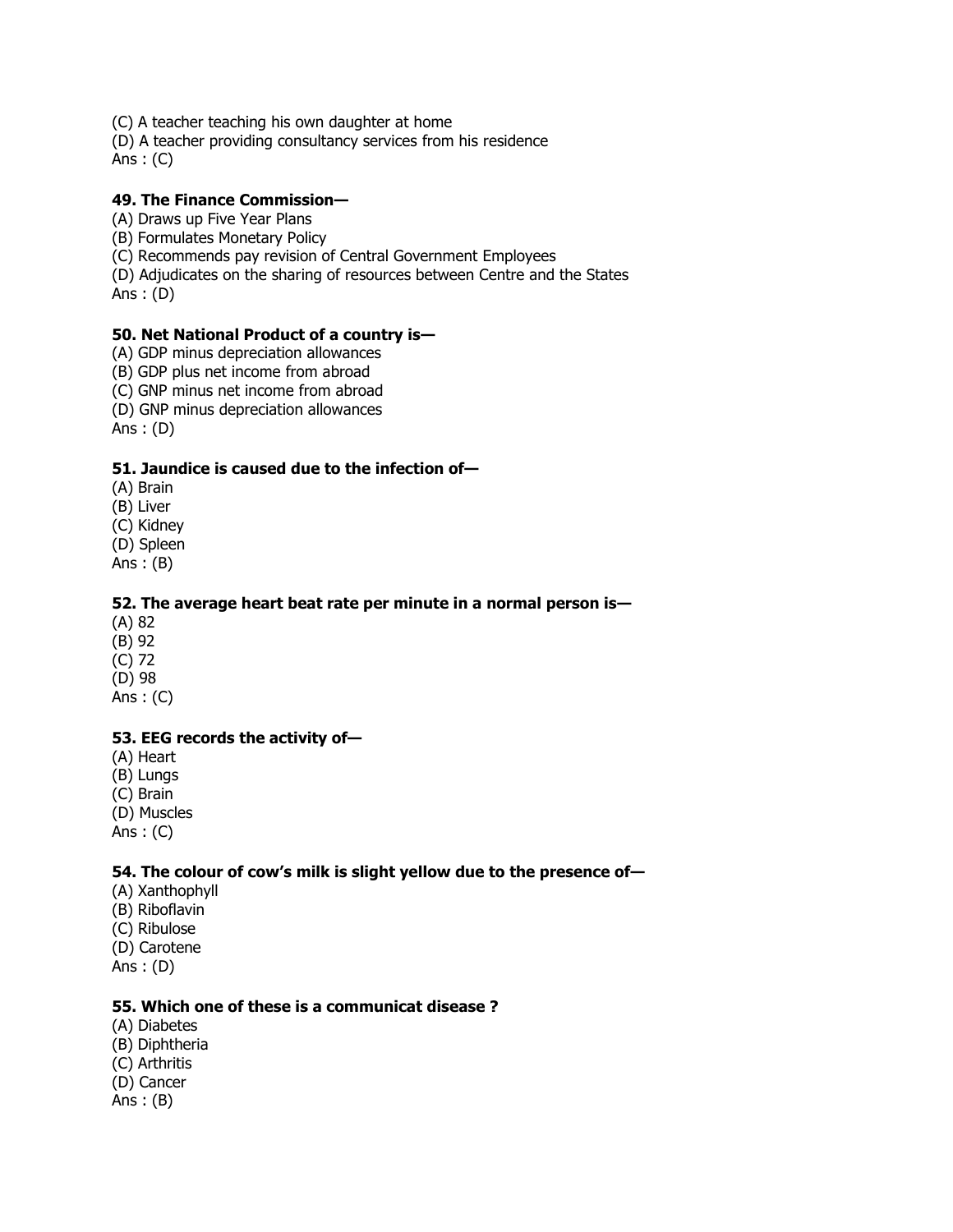#### **56. The concertration of which of following decreases in anaemia ?**

- (A) Haemoglobin
- (B) Collagen
- (C) Hyoglobin
- (D) Myosin
- Ans  $: (A)$

# **57. Which of the following diseases usually spreads through air ?**

(A) Plague (B) Typhoid (C) Tuberculosis (D) Cholera Ans  $: (A)$ 

## **58. Cereals are a rich source of—**

(A) Starch (B) Glucose (C) Fructose (D) Maltose Ans : (A)

# **59. Aspirin is common name of—**

(A) Salicylic Acid (B) Salicylate (C) Methyl Salicylate (D) Acetyl Salicylic Acid Ans : (D)

# **60. Small Pox is caused by—**

(A) Rubeola Virus (B) Variola Virus (C) Varicella (D) Myxovirus Ans : (B)

#### **61. Carbon monoxide is an inflammable gas. Which one of the following is also inflammable ?**

- (A) Helium (B) Nitrogen (C) [Oxygen](http://sscexampapers.blogspot.com/2010/11/ssc-cpo-sub-inspector-exam-solved-paper.html) (D) [Hydrogen](http://sscexampapers.blogspot.com/2010/11/ssc-cpo-sub-inspector-exam-solved-paper.html)
- Ans : (D)

# **62. Aerobic respiration process requires—**

 $(A)$  [Heat](http://sscexampapers.blogspot.com/2010/11/ssc-cpo-sub-inspector-exam-solved-paper.html)

- (B) Water
- (C) Oxygen
- (D) Sunlight

Ans : (C)

# **63. Which one of the following metals does not react with water to produce Hydrogen ?**

(A) Potassium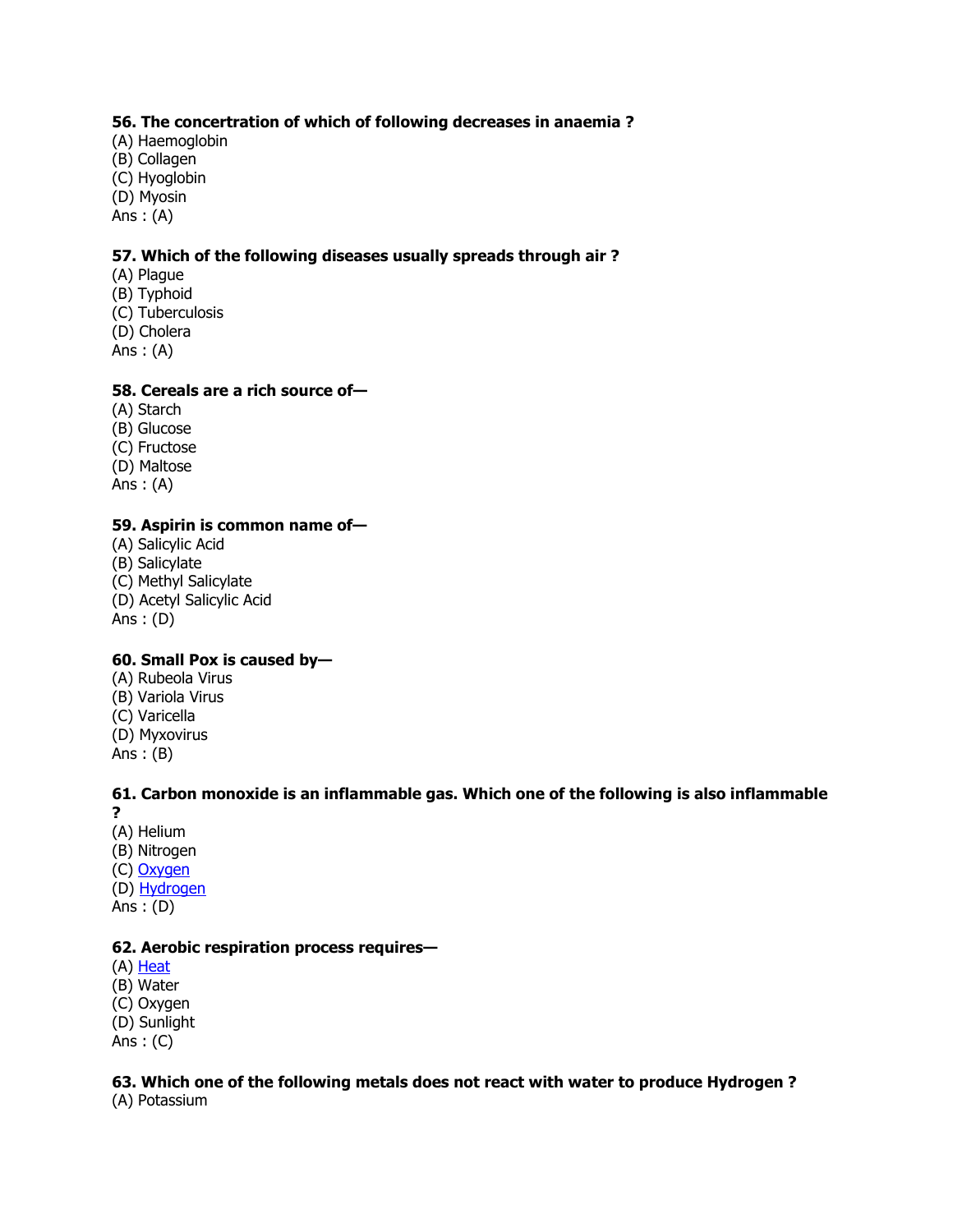(B) Cadmium (C) Sodium (D) Lithium Ans : (B)

# **64. Ozone consists of—**

(A) Oxygen only (B) Oxygen and Nitrogen (C) Hydrogen and Carbon (D) Oxygen and Carbon Ans  $: (A)$ 

# **65. Which of the following liquids has the least density ?**

(A) Fresh water (B) Salt water (C) Petrol (D) Mercury Ans : (C)

# **66. Which of the following principle is used to produce 'low-temperatures' ?**

- (A) Super conductivity
- (B) Joule-Kelvin effect
- (C) Thermo-electric effect
- (D) Adiabatic demagnetization
- Ans : (D)

### **67. A photo-electric cell converts—**

- (A) Mechanical [energy](http://sscexampapers.blogspot.com/2010/11/ssc-cpo-sub-inspector-exam-solved-paper.html) to electric energy
- (B) Heat energy to mechanical energy
- (C) Light energy to chemical energy
- (D) Light energy to electrical energy
- Ans : (D)

### **68. Two stones of different masses are dropped simultaneously from the top of a building—**

- (A) Smaller stone reaches the ground earlier
- (B) Larger stone reaches the ground earlier
- (C) Both the stones reach the ground at the same time
- (D) Depends on the composition of the stone

Ans : (C)

### **69. Pulsars are—**

- (A) Stars moving towards the Earth
- (B) Stars moving away from Earth
- (C) Rapidly spinning stars
- (D) High temperature stars

Ans : (C)

# **70. Biggest planet of solar system is—**

- (A) Earth
- (B) Mars
- (C) Saturn